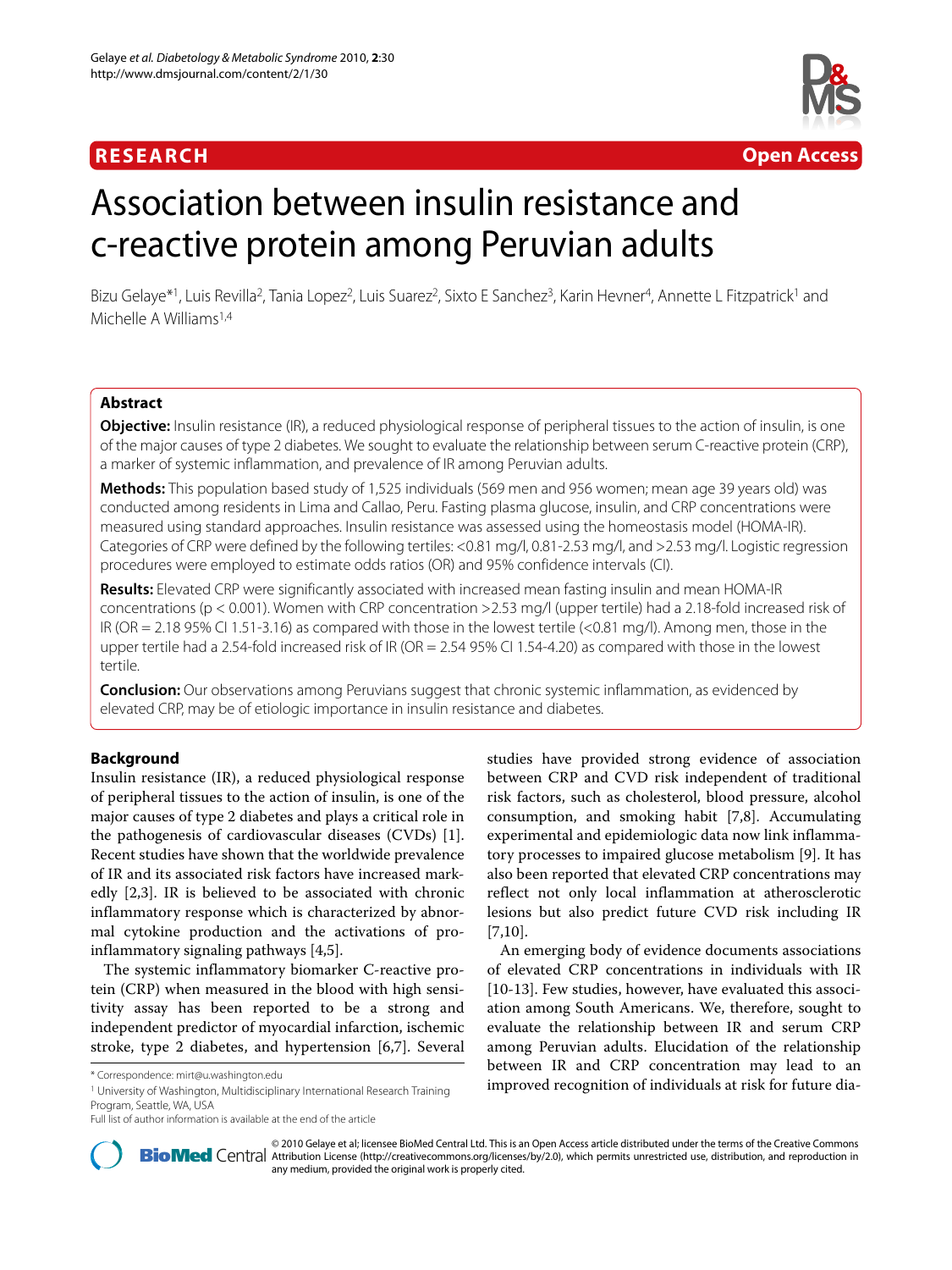betes and CVD risk and may help in identification of novel therapeutic targets [\[9](#page-4-8)].

# **Methods**

This study is part of a larger population based study among Peruvian men and women who participated in the Prevalencia de Factores de Riesgo de Enfermedades No-Transmissibles (Prevalence of Risk Factors for Non Transmissible Diseases) referred to as the FRENT study. The primary objective of the FRENT study was to determine the prevalence and risk factors associated to nontransmissible diseases among residents in Lima and Callao, Peru.

Details of the study setting, sampling, and data collection procedures have been described previously [[14\]](#page-5-0). For the study described here, we excluded subjects with diabetes (69), those who were taking lipid lowering drugs (33), and with missing laboratory information (31). The final analyzed sample included 1,525 individuals (569 men and 956 women).

#### **Data Collection and Variable Specification**

Briefly, each participant was interviewed by a trained interviewer using a structured questionnaire validated by the Pan American Health Organization (PAHO) for assessing the prevalence of non transmissible disease (NTD) risk factors [[15](#page-5-1)]. The questionnaire inquired about individuals' age, gender, educational attainment, and medical history via in-person interviews. Height and weight were measured with participants wearing light clothing and no shoes. Waist circumference was measured from the midpoint between the iliac crest and the lower ribs measured at the sides. Hip circumference was measured at the point of the maximum circumference over the buttocks. After participants had been seated for at least 5 minutes, and again after 30 minutes during the interview, a resting blood pressure was measured using a Mercury Desk Sphygmomanometer, these two values were averaged. A follow-up visit to participants' home was made the next morning to collect a blood sample after a 12-hour fast. Aliquots of serum were used to determine participants' fasting glucose concentrations and lipid profiles. Serum triglycerides (TG), total cholesterol, high-density lipoprotein cholesterol (HDL-C), lowdensity lipoprotein cholesterol (LDL-C), glucose, and insulin were measured at the Peruvian National Institute of Health Laboratory in Lima, Peru. TG concentrations were determined by standardized enzymatic procedures using glycerol phosphate oxidase assay. HDL-C was measured by a chemical precipitation technique using dextran sulfate. Participants' fasting serum glucose (FSG) was determined using standardized glucose oxidase method (glucose oxidase GOD-PAP).

As an index of insulin resistance, we determined the Homeostatis Model Assessment of Insulin Resistance (HOMA-IR) index by dividing the product of fasting glucose (mg/dl) and fasting insulin (μIU/ml) by 405 [[16\]](#page-5-2). The HOMA IR is widely used in clinical trials and has been shown to be correlated with the results obtained from the "gold standard" euglycemic glucose clamp method [\[1](#page-4-0)]. Serum CRP concentrations were measured by an ultrasensitive competitive immunoassay (Dade Behring, Deerfield, Illinois) with the intra- and inter-assay coefficients of variation both < 10% [[17\]](#page-5-3). All laboratory assays were completed without knowledge of participants' medical history.

All subjects provided informed consent and all research protocols were approved by the Institutional Review Boards of National Institute of Health in Peru, Dos de Mayo Hospital, Peru and the Human Subjects Division at the University of Washington, USA.

## **Statistical Analyses**

We first explored frequency distributions of socio-demographic, clinical and behavioral characteristics of subjects. Continuous variables were expressed as mean ± standard error of means (SEM). Categorical variables were expressed as number (percent, %). Chi-Square tests were used to evaluate differences in the distribution of categorical variables. Student's t tests were used to evaluate differences in mean distributions. Associations of CRP with HOMA-IR and other continuous covariates (e.g., insulin and glucose) were determined using the Pearson's correlation coefficients. The distribution of fasting insulin, fasting glucose, and HOMA-IR were skewed to the right side, and the values were transformed to the natural logarithms in the analysis. Thus, the presented means were always geometric means. Mean values of fasting insulin, fasting glucose, and HOMA-IR were compared across the different concentrations of CRP using linear regression procedures. Categories of CRP were defined by the following tertiles: <0.81 mg/l, 0.81- 2.53 mg/l, and >2.53 mg/l. The group with the lowest tertile of  $CRP$  (<0.81) served as the reference group. Confounding variables were considered *a priori* on the basis of their hypothesized relationship with IR and CRP. Multiple linear regression procedures were used to adjust for covariates of interest: age, BMI, and current smoking status. Presence of IR (yes/no) was defined as being in the highest quartile of HOMA-IR (>5.12). Logistic regression procedures were employed to estimate odds ratios (OR) and confidence intervals (CI) of IR according to tertiles of CRP. In multivariate analysis, tests for linear trend across increasing categories of CRP were conducted by treating the three-level CRP-concentration variable as an ordinal variable. Since previous studies have noted that the effect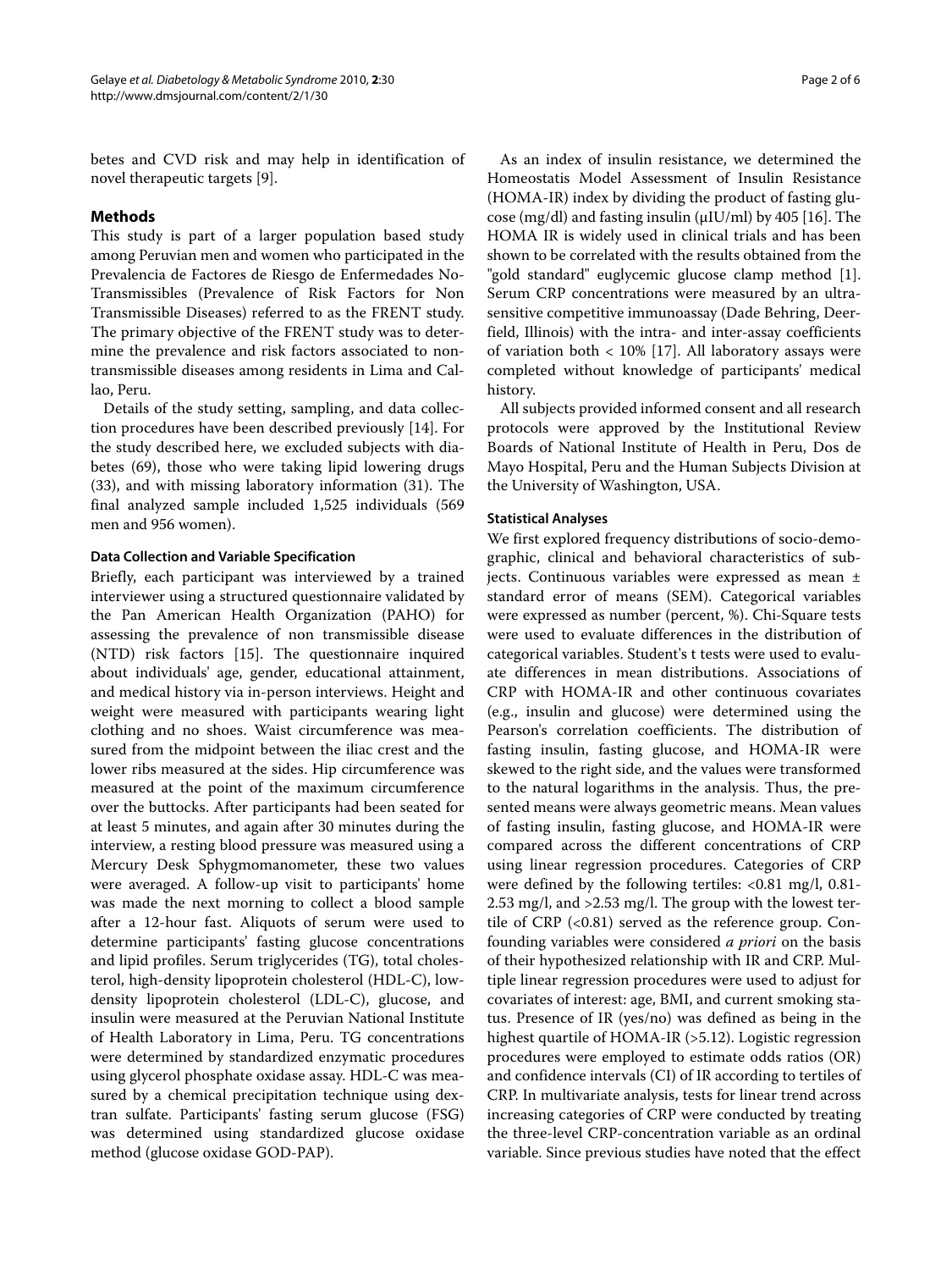Page 3 of 6

of CRP on IR differs among men and women, regression analyses were reported for men and women separately. All statistical analyses were performed using SPSS (version 14.0, SPSS Inc. Chicago, IL, USA) software. All reported p-values are two tailed and confidence intervals were calculated at the 95% concentration.

## **Results**

Characteristics of study participants according to gender are shown in Table 1. The percentages of current smokers, mean value of waist circumference, triglycerides, systolic and diastolic blood pressure were significantly higher among men than women. Women had significantly higher mean age, high density lipoprotein-cholesterol, total cholesterol, and low density lipoproteincholesterol. There was no significant gender difference in the values of CRP, fasting insulin and fasting glucose. Values of CRP were positively associated with fasting insulin and HOMA-IR in men ( $r = 0.190$  and 0.166 respectively  $\langle 0.001 \rangle$  and women ( $r = 0.157$  and 0.153 respectively, p  $\langle$ 0.001).

Table 2 shows the adjusted (age, BMI, current smoking status) mean values of fasting insulin, fasting glucose, and HOMA-IR according to categories of serum CRP and gender. Elevated CRP concentrations were significantly associated with increased fasting insulin and HOMA-IR

concentrations (trend test  $p < 0.001$ ). Among women, there was no observed difference in mean fasting glucose whereas men had significantly lower fasting glucose with increased CRP concentrations (trend test  $p = 0.005$ ).

Serum CRP concentrations were statistically significantly and positively associated with prevalent IR in both women and men in our population (trend test p-values < 0.001) (Table 3). After adjusting for age, smoking status and body mass index the ORs and 95% confidence intervals across increasing tertiles for women were:, 1.35 (95% CI 0.91-1.99), and 2.18 (95% CI 1.50-3.17). The corresponding ORs and 95% confidence intervals for men we as follows: 2.67 (95% CI 1.61-4.44), and 2.58 (95% CI 1.55- 4.28).

# **Discussion**

The present study has shown that IR was associated with CRP, a marker of systemic inflammation, in the Peruvian adult population. After adjusting for BMI, age, and current smoking status, those in the upper tertile (CRP concentration >2.53 mg/l) had more than 2-fold increased risk of IR, compared with those in lowest tertile (CRP concentration <0.81 mg/l) in both men and women. Our observations among Peruvians are in agreement with reports from cross sectional and prospective studies of other populations that showed associations between IR

| Table 1: Characteristics of the Study Population, Lima, Peru 2006. |  |
|--------------------------------------------------------------------|--|
|--------------------------------------------------------------------|--|

| <b>Characteristics</b>                    | Women $(N = 956)$ | Men $(N = 569)$  | **P-Value |
|-------------------------------------------|-------------------|------------------|-----------|
|                                           |                   |                  |           |
| Age                                       | $39.9 \pm 14.5$   | $38.3 \pm 15.9$  |           |
| Ever smoking (%)                          | 16.0              | 44.5             | < 0.001   |
| Current smoking (%)                       | 9.6               | 32.0             | < 0.001   |
| BMI $(kq/m2)$                             | $26.6 \pm 4.8$    | $26.1 \pm 4.0$   | 0.042     |
| Waist Circumference (cm)                  | $88.3 \pm 11.5$   | $92.0 \pm 10.6$  | < 0.001   |
| Hip circumference (cm)                    | $99.6 \pm 10.7$   | $98.8 \pm 8.4$   | 0.111     |
| Total cholesterol (mg/dl)                 | $186.0 \pm 42.0$  | $179.6 \pm 39.1$ | 0.003     |
| HDL cholesterol (mg/dl)                   | $48.5 \pm 0.4$    | $42.6 \pm 0.4$   | < 0.001   |
| LDL cholesterol (mg/dl) <sup>+</sup>      | 114 (94-138)      | 110 (92-135)     | 0.042     |
| Triglycerides (mg/dl) <sup>+</sup>        | 104(69.0-156.0)   | 124(84.0-188.5)  | < 0.001   |
| Systolic blood pressure (mm Hq)           | $113.4 \pm 16.1$  | $119.9 \pm 13.8$ | < 0.001   |
| Diastolic blood pressure (mm Hg)          | $71.5 \pm 10.4$   | $75.5 \pm 10.6$  | < 0.001   |
| $CRP$ (mg/l) <sup>+</sup>                 | $1.5(0.6-3.4)$    | $1.5(0.6-3.8)$   | 0.252     |
| Fasting insulin( $\mu$ U/ml) <sup>+</sup> | 15.0 (10.2-22.8)  | 16.0 (10.6-23.9) | 0.319     |
| Fasting glucose(mmol/l)                   | $4.8 \pm 1.0$     | $4.9 \pm 1.1$    | 0.180     |
| HOMA-IR <sup>+</sup>                      | $3.1(2.1-4.9)$    | $3.4(2.2-5.3)$   | 0.167     |

\* Data are mean ± SD, percentages or median (interquartile range) for variables with skewed distributions †Test of significance was based on log-transformed values

\*\* P-value from Chi-Square test for categorical variables or from Student's t-test for continuous variables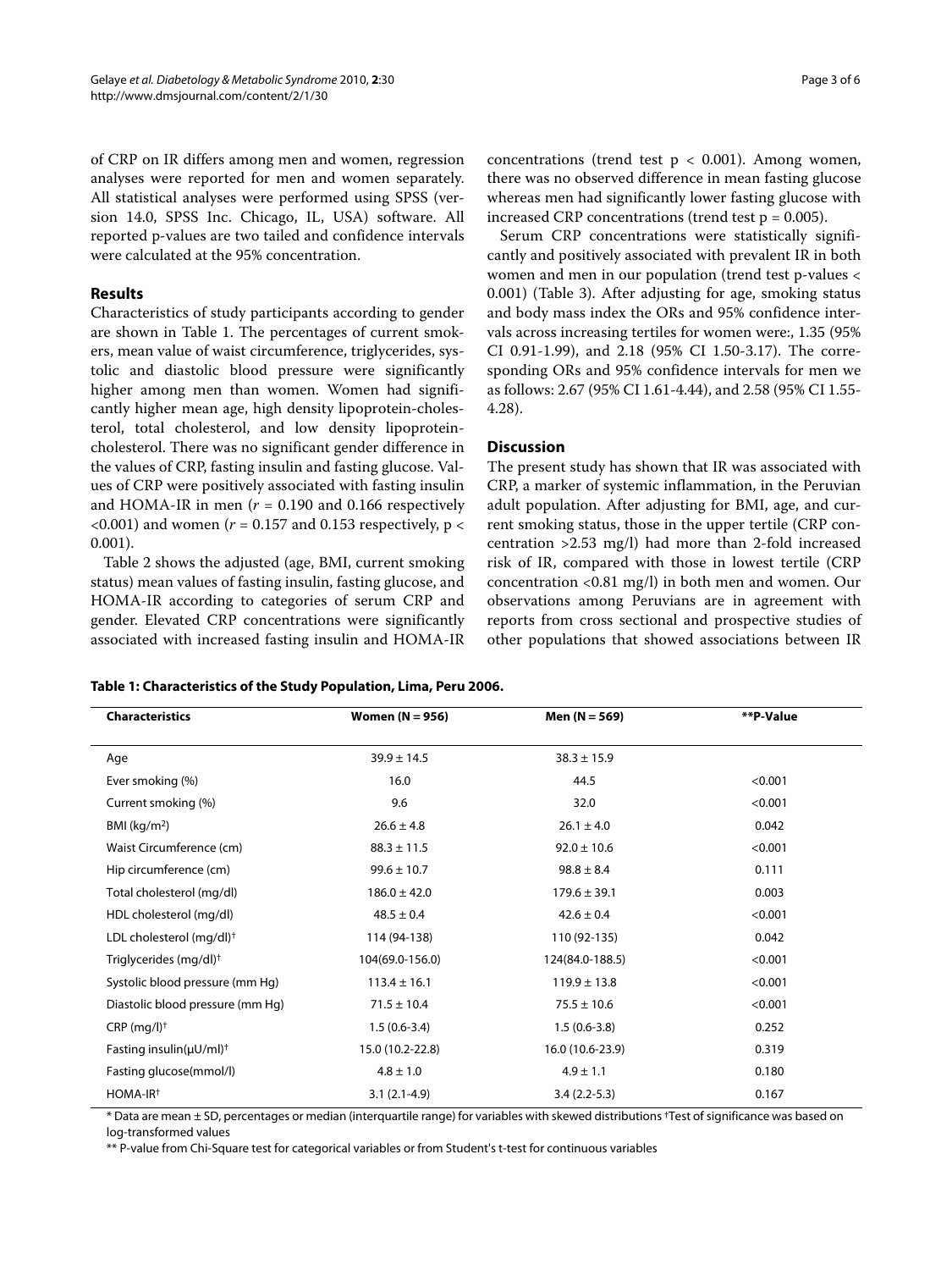**Women**

**Men**

**C-Reactive Protein (mg/l)** 

| n | <b>Geometric Mean of</b> | <b>Geometric Mean of</b> | <b>Geometric Mean of</b> |
|---|--------------------------|--------------------------|--------------------------|
|   | fasting insulin (µU/ml)  | fasting glucose          | <b>HOMA-IR+(95% CI)</b>  |
|   | (95% CI)                 | (mmol/l) (95% Cl)        |                          |

## **Table 2: \*Adjusted Geometric Mean V Protein Concentration and Gender.**

<0.81 325 2.63 (2.56-2.69) 1.56 (1.55-1.58) 1.08 (1.01-1.15) 0.81-2.53 320 2.76 (2.72-2.81) 1.56 (1.55-1.57) 1.21 (1.17-1.26) >2.53 310 2.90 (2.83-2.97) 1.56 (1.54-1.57) 1.35 (1.27-1.43) **Trend p-value**  $\leq 0.001$   $\leq 0.593$   $\leq 0.001$ 

<0.81 183 2.59 (2.50-2.68) 1.60 (1.58-1.62) 1.08 (0.99-1.17) 0.81-2.53 189 2.77 (2.71-2.82) 1.58 (1.56-1.59) 1.23 (1.17-1.29) >2.53 197 2.94 (2.85-3.02) 1.55 (1.54-1.58) 1.38(1.29-1.47) **Trend p-value**  $\leq 0.001$   $\leq 0.005$   $\leq 0.001$ 

† HOMA-IR-Homeostasis model assessment of insulin resistance.

\*Mean values were adjusted for age, current cigarette smoking status, and body mass index. Separate models were estimated for women and men.

and CRP [\[10](#page-4-9)-[13\]](#page-4-10). These associations are explained by different possible mechanisms.

A number of studies have reported that low-grade inflammation is a novel risk factor in all stages of atherosclerosis and acute coronary syndrome [[18](#page-5-4),[19\]](#page-5-5). It appears that adipose tissue in general; visceral adipose tissue in particular, plays a key role in regulating inflammation [[10\]](#page-4-9). Notably, CRP is primary synthesized in the liver and regulated by the pro-inflammatory cytokine IL-6 and tumor necrosis factor-alpha (TNF-α) [[20\]](#page-5-6) in adiposities. This in part suggests that the associations of CRP concentrations with fasting insulin, fasting glucose, and

| Table 3: Adjusted Odds Ratios (OR) and 95% Confidence Intervals (95% CI) of Insulin Resistance among Peruvian Women |
|---------------------------------------------------------------------------------------------------------------------|
| and Men According to Tertiles of Serum CRP Concentrations.                                                          |

|                                  | <b>Insulin Resistance</b> |               |                               |
|----------------------------------|---------------------------|---------------|-------------------------------|
| <b>C-Reactive Protein (mg/l)</b> | No n (%)                  | Yes $n$ $%$   | *Adjusted Odds Ratio (95% CI) |
| All                              |                           |               |                               |
| < 0.81                           | 422 (36.9)                | 86 (22.6)     | 1.00 (Reference)              |
| $0.81 - 2.53$                    | 376 (32.9)                | 133 (34.9)    | 1.75 (1.28-2.35)              |
| >2.53                            | 346 (30.2)                | 162 (42.5)    | 2.29 (1.70-3.09)              |
|                                  |                           | Trend p-value | < 0.001                       |
| Women                            |                           |               |                               |
| < 0.81                           | 267 (36.7)                | 58 (25.3)     | 1.00 (Reference)              |
| $0.81 - 2.53$                    | 249 (34.3)                | 71 (31.0)     | 1.35 (0.91-1.99)              |
| >2.53                            | 211 (29.0)                | 100(43.7)     | 2.18 (1.50-3.17)              |
|                                  | Trend p-value             |               | < 0.001                       |
| Men                              |                           |               |                               |
| < 0.81                           | 155 (37.2)                | 28 (18.4)     | 1.00 (Reference)              |
| $0.81 - 2.53$                    | 127 (30.5)                | 62 (40.8)     | $2.67(1.61-4.44)$             |
| >2.53                            | 135 (32.4)                | 62 (40.8)     | 2.58 (1.55-4.28)              |
| Trend p-value                    |                           |               | 0.001                         |

\*Adjusted for age, current cigarette smoking status, and body mass index. Separate models were estimated for women and men.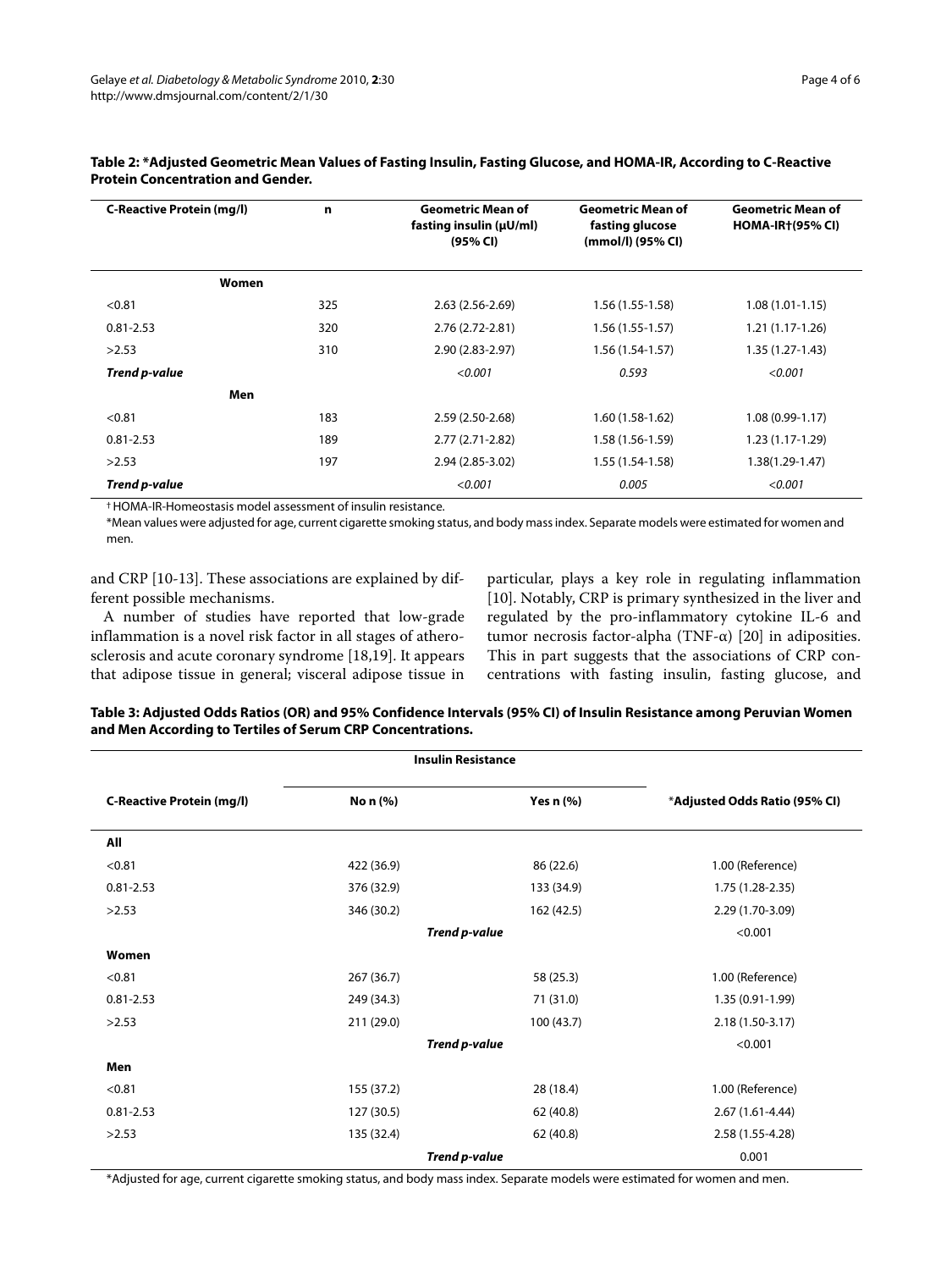HOMA-IR could be due to the presence of a chronic systemic sub-clinical inflammation [\[10](#page-4-9)].

It has also been shown that CRP, in addition to providing downstream integration to overall cytokine activation, is bound to the membranes of damaged vascular cells where it activates complement proteins or enhances the production of thrombogenic agents [[21,](#page-5-7)[22\]](#page-5-8) depending on conventional risk factors and other markers of inflammation [[23](#page-5-9)]. These instances of vascular inflammation may contribute to the development of insulin resistance [\[21](#page-5-7)[,22](#page-5-8)] although the mechanisms are not fully known [\[23\]](#page-5-9).

Some important study limitations must be considered when interpreting the results of our study. First, because of this cross-sectional data collection design, we cannot be certain of the temporal relation between elevated CRP concentration and risk of insulin resistance. Inferences concerning the risk for incident insulin resistance and type 2 diabetes, however, will be enhanced with data from prospective studies among Peruvians. Second, a single measurement of serum CRP is not likely to provide a time-integrated measure of inflammation status. However, several investigators have noted that CRP concentrations are stable over a long period of time [\[7](#page-4-6),[24](#page-5-10)]. Third, direct measures of central adiposity were not used. Studies have shown that among middle-aged adults, BMI is strongly correlated with more invasive direct measures of central adiposity [[25,](#page-5-11)[26\]](#page-5-12). Fourth, HOMA-IR was used for assessing insulin resistance in our population-based epidemiological study. The euglycemic glucose clamp has been reported to be the gold standard method for evaluating insulin resistance [\[16](#page-5-2)]. Because of its invasiveness, complexity and expense, the euglycemic glucose clamp method is of limited use for clinical screening exams and population-based epidemiological studies. The results from HOMA-IR have been correlated with the results obtained from the euglycemic hyperinsulinemic clamp technique [[1,](#page-4-0)[16\]](#page-5-2).

Our understanding of CRP over the last decade has increased markedly. CRP has been shown to be a useful marker and mediator of inflammation and a powerful predictor of future CVD event [\[9](#page-4-8)]. This increased recognition has led for the Centers for Disease Control and Prevention and the American Heart Association to publish guidelines that endorse the use of CRP as the only inflammatory biomarker currently available with adequate standardization and predictive value that is suitable as an adjunct to traditional risk factor screening [\[27](#page-5-13)]. Collectively, available evidence suggests that systemic inflammation, as evidenced by elevated CRP, may be of etiologic importance in insulin resistance and diabetes. Our observation among Peruvians raise the possibility that inflammatory markers, like CRP, might provide an adjunctive method for early detection of type 2 diabetes

## although further investigation is needed to confirm this observation.

#### **Competing interests**

The authors declare that they have no competing interests.

#### **Authors' contributions**

LR, TL, LS, and SES participated in the design of the study and carried out data collection. BG and MAW participated in statistical analysis, interpretation, and drafted the manuscript. KH participated in the laboratory work. AF, SES, and LR participated in interpretation of results and provided critical review of the manuscript. All authors read and approved the final manuscript

#### **Acknowledgements**

This study was supported by the Direccion General de Epidemiologia Ministerio de Salud Peru, by an award from the National Institutes of Health, National Center on Minority Health and Health Disparities (T37-MD001449), and by the Instituto Nacional de Salud Peru.

#### **Author Details**

1University of Washington, Multidisciplinary International Research Training Program, Seattle, WA, USA, 2Direccion General de Epidemiologia, Ministerio de Salud, Peru, 3Dos de Mayo Hospital, Lima, Peru and 4Center for Perinatal Studies, Swedish Medical Center, Seattle Washington, USA

#### Received: 8 January 2010 Accepted: 18 May 2010 Published: 18 May 2010

#### **References**

- <span id="page-4-0"></span>Deveci E, Yesil M, Akinci B, Yesil S, Postaci N, Arikan E, Koseoglu M: Evaluation of insulin resistance in normoglycemic patients with coronary artery disease**[.](http://www.ncbi.nlm.nih.gov/entrez/query.fcgi?cmd=Retrieve&db=PubMed&dopt=Abstract&list_uids=19143010)** Clin Cardiol 2009, 32:32-36.
- <span id="page-4-1"></span>2. WHO: World Health Report. Prevention Chronic Disease: A vital Investment. Geneva, Switzerland 2008**.** [\[http://www.who.int/chp/](http://www.who.int/chp/chronic_disease_report/contents/part1.pdf) [chronic\\_disease\\_report/contents/part1.pdf](http://www.who.int/chp/chronic_disease_report/contents/part1.pdf)]. Accessed Apirl 2, 2010
- <span id="page-4-2"></span>3. Borch-Johnsen K: The metabolic syndrome in a global perspective. The public health impact--secondary publication**.** Dan Med Bull 2007, 54:157-159.
- <span id="page-4-3"></span>4. Wellen KE, Hotamisligil GS: Obesity-induced inflammatory changes in adipose tissue**.** J Clin Invest 2003, 112:1785-1788.
- <span id="page-4-4"></span>5. Ryu SY, Kim KS, Park J, Kang MG, Han MA: The association between circulating inflammatory markers and metabolic syndrome in Korean rural adults**.** J Prev Med Public Health 2008, 41:413-418.
- <span id="page-4-5"></span>6. Lindgarde F, Ercilla MB, Correa LR, Ahren B: Body adiposity, insulin, and leptin in subgroups of Peruvian Amerindians**[.](http://www.ncbi.nlm.nih.gov/entrez/query.fcgi?cmd=Retrieve&db=PubMed&dopt=Abstract&list_uids=15072714)** High Alt Med Biol 2004, 5:27-31.
- <span id="page-4-6"></span>7. Ridker PM: C-reactive protein and the prediction of cardiovascular events among those at intermediate risk: moving an inflammatory hypothesis toward consensus**.** J Am Coll Cardiol 2007, 49:2129-2138.
- <span id="page-4-7"></span>Jeppesen J, Hansen TW, Olsen MH, Rasmussen S, Ibsen H, Torp-Pedersen C, Hildebrandt PR, Madsbad S: C-reactive protein, insulin resistance and risk of cardiovascular disease: a population-based study**[.](http://www.ncbi.nlm.nih.gov/entrez/query.fcgi?cmd=Retrieve&db=PubMed&dopt=Abstract&list_uids=18753952)** Eur J Cardiovasc Prev Rehabil 2008, 15:594-598.
- <span id="page-4-8"></span>9. Ndumele CE, Pradhan AD, Ridker PM: Interrelationships between inflammation, C-reactive protein, and insulin resistance**.** J Cardiometab Syndr 2006, 1:190-196.
- <span id="page-4-9"></span>10. Nakanishi N, Shiraishi T, Wada M: Association between C-reactive protein and insulin resistance in a Japanese population: the Minoh Study**.** Intern Med 2005, 44:542-547.
- 11. Yudkin JS, Stehouwer CD, Emeis JJ, Coppack SW: C-reactive protein in healthy subjects: associations with obesity, insulin resistance, and endothelial dysfunction: a potential role for cytokines originating from adipose tissue? Arterioscler Thromb Vasc Biol 1999, 19:972-978.
- 12. Pradhan AD, Manson JE, Rifai N, Buring JE, Ridker PM: C-reactive protein, interleukin 6, and risk of developing type 2 diabetes mellitus**.** JAMA 2001, 286:327-334.
- <span id="page-4-10"></span>13. Barzilay JI, Abraham L, Heckbert SR, Cushman M, Kuller LH, Resnick HE, Tracy RP: The relation of markers of inflammation to the development of glucose disorders in the elderly: the Cardiovascular Health Study**.** Diabetes 2001, 50:2384-2389.